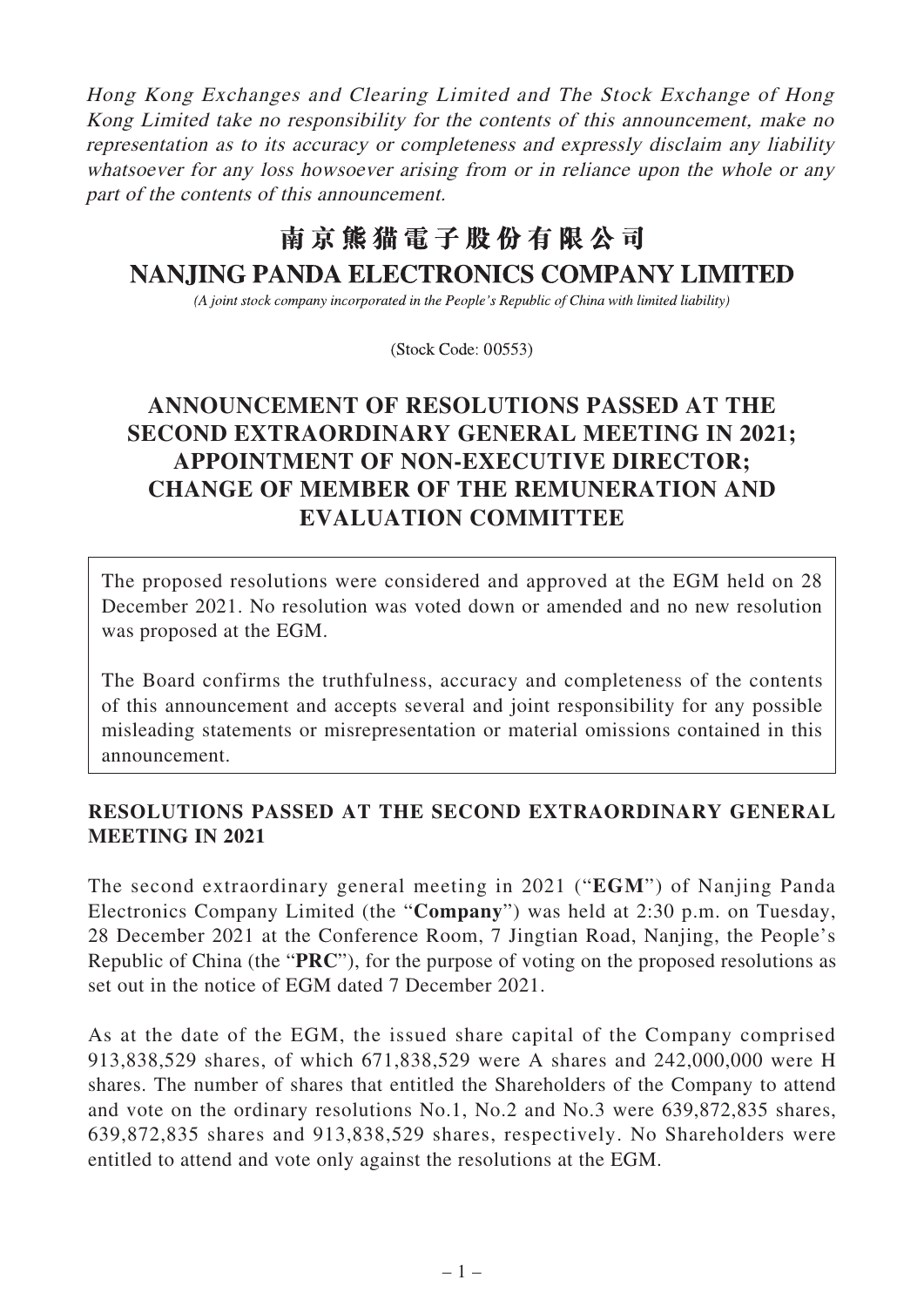Altogether 12 Shareholders and proxies authorized by the Shareholders attended the EGM, representing 289,701,812 shares in total or 31.70% of the Company's total issued share capital.

The EGM was chaired by Mr. Xia Dechuan, executive director of the Company. Directors, supervisors and PRC lawyers of the Company attended the EGM. The EGM was convened in accordance with the PRC laws and regulations and the articles of association of the Company (the "**Articles of Association**").

The following resolutions were considered and approved by way of poll at the meeting:

| <b>Resolutions of Non-Cumulative Voting</b> |                                                                                                                                                                                                                                                                                                                                                                                                                                                   |                         |                |                  |  |  |
|---------------------------------------------|---------------------------------------------------------------------------------------------------------------------------------------------------------------------------------------------------------------------------------------------------------------------------------------------------------------------------------------------------------------------------------------------------------------------------------------------------|-------------------------|----------------|------------------|--|--|
| <b>ORDINARY RESOLUTION</b>                  |                                                                                                                                                                                                                                                                                                                                                                                                                                                   | Number of Votes $(\%)$  |                |                  |  |  |
|                                             |                                                                                                                                                                                                                                                                                                                                                                                                                                                   | For                     | <b>Against</b> | <b>Abstained</b> |  |  |
| 1.                                          | THAT the Sale Agreement (as defined in the<br>announcement of the Company dated 15 November<br>2021), and the proposed annual caps of the transactions<br>thereunder be and are hereby approved, and the Board<br>is hereby authorized to take all steps necessary or<br>expedient in its opinion to implement and/or give<br>effect to the Sale Agreement;                                                                                       | 56,919,757<br>$(100\%)$ | $\theta$       | $\theta$         |  |  |
| $\overline{2}$ .                            | THAT the Financial Services Agreement (fund<br>settlement service) (as defined in the announcement<br>of the Company dated 15 November 2021), and the<br>proposed annual caps of the transactions thereunder<br>be and are hereby approved, and the Board is hereby<br>authorized to take all steps necessary or expedient<br>in its opinion to implement and/or give effect to<br>the Financial Services Agreement (fund settlement<br>service); | 56,919,757<br>$(100\%)$ | $\theta$       | $\theta$         |  |  |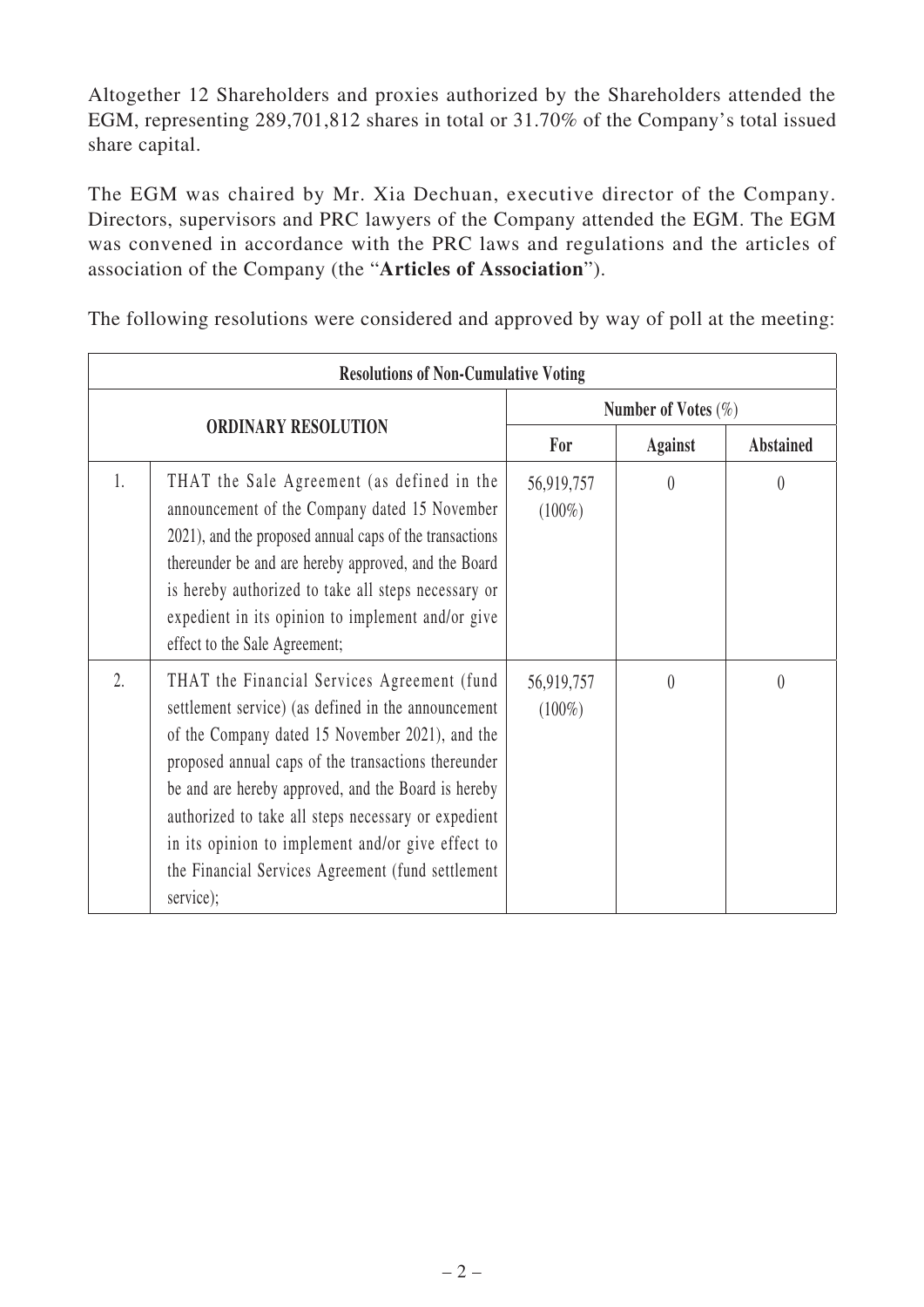| <b>Resolution of Cumulative Voting</b> |                                                                                                                                                                                                                                                                                                      |                           |                                                                                      |                          |  |  |
|----------------------------------------|------------------------------------------------------------------------------------------------------------------------------------------------------------------------------------------------------------------------------------------------------------------------------------------------------|---------------------------|--------------------------------------------------------------------------------------|--------------------------|--|--|
| <b>ORDINARY RESOLUTION</b>             |                                                                                                                                                                                                                                                                                                      | <b>Number</b><br>of votes | Number of<br>votes as a<br>percentage<br>of the voting<br>rights at the<br>$EGM(\%)$ | <b>Elected</b><br>or not |  |  |
| 3.                                     | Election of director of the tenth session of the board of<br>directors of the Company:                                                                                                                                                                                                               |                           |                                                                                      |                          |  |  |
|                                        | THAT the Election of Mr. Yi Guofu as a non-executive<br>director of the tenth session of the Board, whose term<br>is in line with the term of the tenth session of the<br>Board and becomes effective upon the resolution being<br>considered and approved at the general meeting of the<br>Company. | 289,701,712               | 99.9999%                                                                             | Yes                      |  |  |

Mr. Gu Xin of BDO China Shu Lun Pan Certified Public Accountants LLP was appointed as scrutineer for the vote-taking at the EGM.

As shares represented by the votes in favour of the resolutions were more than the number of effective votes<sup>(Note 1)</sup> required for approval of the relevant resolutions under the Articles of Association, each of the resolutions was duly passed.

Notes:

- 1. In relation to the ordinary resolutions No.1 and No.2 proposed at the EGM, China Electronics Corporation ("**CEC**") and China Electronics Financial Co., Ltd. ("**CEC Finance**") are connected persons of the Company in the transaction under such resolutions. Accordingly, CEC, CEC Finance and their close associates were required to abstain and have abstained from voting on such resolutions (the total number of such abstaining shares was 273,965,694 shares). Save for this, there was no restriction for the shareholders of the Company in respect of voting on the resolutions at the EGM.
- 2. No resolution was voted down or amended and no new resolution was proposed at the EGM.
- 3. Mr. Jing Zhong and Ms. Wang Zanyun, the PRC lawyers from Grandall Law Firm (Nanjing), attended and witnessed the EGM, and issued a PRC legal opinion that the convening and the procedures of the EGM were in accordance with the PRC laws and regulations and the requirements of the Articles of Association, and the eligibility of those attending the EGM and the voting results were lawful and valid (the "**Legal Opinion**").
- 4. Documents available for inspection: (i) Resolutions passed at the EGM; and (ii) Legal Opinion.